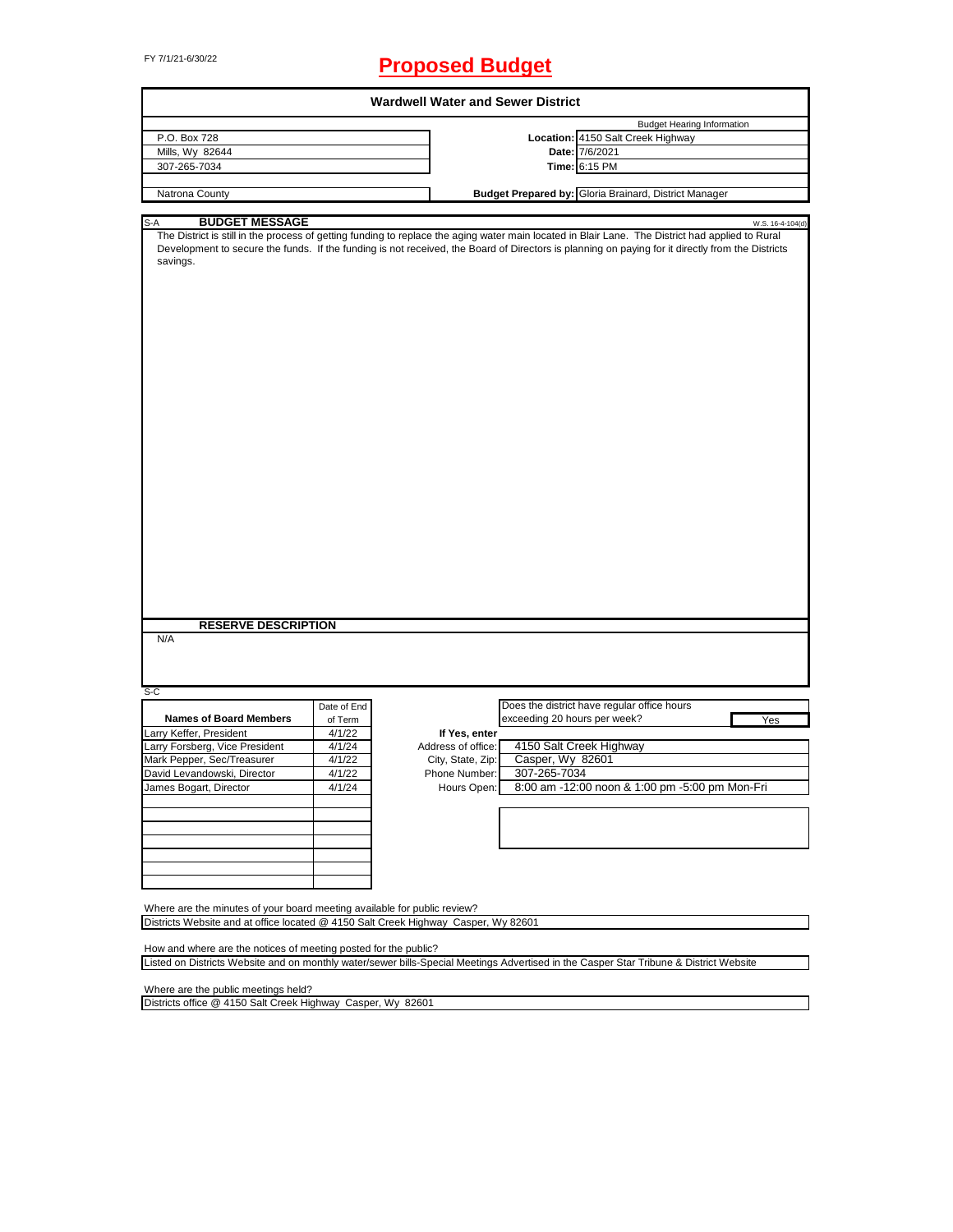#### **PROPOSED BUDGET SUMMARY**

|       | <b>OVERVIEW</b>                                             | 2019-2020<br>Actual | 2020-2021<br>Estimated | 2021-2022<br>Proposed | Pending<br>Approval |
|-------|-------------------------------------------------------------|---------------------|------------------------|-----------------------|---------------------|
| $S-1$ | <b>Total Budgeted Expenditures</b>                          | \$1,153,914         | \$1,087,783            | \$4,362,010           |                     |
| $S-2$ | <b>Total Principal to Pay on Debt</b>                       | \$0                 | \$0 <sub>1</sub>       |                       |                     |
| $S-3$ | <b>Total Change to Restricted Funds</b>                     | \$0                 | \$0                    |                       |                     |
|       |                                                             |                     |                        |                       |                     |
| $S-4$ | <b>Total General Fund and Forecasted Revenues Available</b> | \$4,291,330         | \$4,354,876            | \$6,432,000           |                     |
|       |                                                             |                     |                        |                       |                     |
| $S-5$ | Amount requested from County Commissioners                  | \$188,327           | \$181,554              | \$275,000             |                     |
|       |                                                             |                     |                        |                       |                     |
| $S-6$ | <b>Additional Funding Needed:</b>                           |                     |                        |                       |                     |

|                   | <b>REVENUE SUMMARY</b>                                         | 2019-2020           | 2020-2021              | 2021-2022                         | Pending                                                                                                                                                                                                                                                                                                                                                                                                                                                             |
|-------------------|----------------------------------------------------------------|---------------------|------------------------|-----------------------------------|---------------------------------------------------------------------------------------------------------------------------------------------------------------------------------------------------------------------------------------------------------------------------------------------------------------------------------------------------------------------------------------------------------------------------------------------------------------------|
|                   |                                                                | Actual              | Estimated              | Proposed                          | Approval                                                                                                                                                                                                                                                                                                                                                                                                                                                            |
|                   |                                                                |                     |                        |                                   |                                                                                                                                                                                                                                                                                                                                                                                                                                                                     |
| $S-7$             | <b>Operating Revenues</b>                                      | \$955,259           | \$1,024,394            | \$1,469,000                       |                                                                                                                                                                                                                                                                                                                                                                                                                                                                     |
| $S-8$             | Tax levy (From the County Treasurer)                           | \$188,327           | \$181,554              | \$275,000                         |                                                                                                                                                                                                                                                                                                                                                                                                                                                                     |
| $S-9$             | <b>Government Support</b>                                      | \$0                 | \$0                    | \$0                               | en de la familie de la familie de la familie de la familie de la familie de la familie de la familie de la fam<br>De la familie de la familie de la familie de la familie de la familie de la familie de la familie de la famili                                                                                                                                                                                                                                    |
| $S-10$            | <b>Grants</b>                                                  | \$0                 | \$0                    | \$0                               | en de la familie de la familie de la familie de la familie de la familie de la familie de la familie de la fam<br>Estatubat de la familie de la familie de la familie de la familie de la familie de la familie de la familie de                                                                                                                                                                                                                                    |
| $S-11$            | Other County Support (Not from Co. Treas.)                     | \$0                 | \$0                    | \$0                               | en de la familie de la familie de la familie de la familie de la familie de la familie de la familie de la fa<br>Espainia                                                                                                                                                                                                                                                                                                                                           |
| $S-12$            | <b>Miscellaneous</b>                                           | \$46,759            | \$47,943               | \$53,000                          | <u> Hillisoon</u>                                                                                                                                                                                                                                                                                                                                                                                                                                                   |
| $S-13$            | <b>Other Forecasted Revenue</b>                                | \$0                 | \$0                    | \$1,150,000                       | <u>Million Maria San Si</u>                                                                                                                                                                                                                                                                                                                                                                                                                                         |
| $S-14$            | <b>Total Revenue</b>                                           | \$1,190,345         | \$1,253,891            | \$2,947,000                       |                                                                                                                                                                                                                                                                                                                                                                                                                                                                     |
| FY 7/1/21-6/30/22 |                                                                |                     |                        | Wardwell Water and Sewer District |                                                                                                                                                                                                                                                                                                                                                                                                                                                                     |
|                   |                                                                | 2019-2020           | 2020-2021              | 2021-2022                         | Pending                                                                                                                                                                                                                                                                                                                                                                                                                                                             |
|                   | <b>EXPENDITURE SUMMARY</b>                                     | Actual              | Estimated              | Proposed                          | Approval                                                                                                                                                                                                                                                                                                                                                                                                                                                            |
|                   |                                                                |                     |                        |                                   |                                                                                                                                                                                                                                                                                                                                                                                                                                                                     |
| $S-15$            | <b>Capital Outlay</b>                                          | \$101,558           | \$76,407               | \$1,580,010                       | <u> Martin Martin Sa</u>                                                                                                                                                                                                                                                                                                                                                                                                                                            |
| $S-16$            | <b>Interest and Fees On Debt</b>                               | \$0                 | \$0                    | \$0                               | 1999                                                                                                                                                                                                                                                                                                                                                                                                                                                                |
| $S-17$            | <b>Administration</b>                                          | \$286,863           | \$334,532              | \$907,000                         |                                                                                                                                                                                                                                                                                                                                                                                                                                                                     |
| $S-18$            | <b>Operations</b>                                              | \$583,784           | \$500,582              | \$1,555,500                       | <u> Martin Salah Ba</u>                                                                                                                                                                                                                                                                                                                                                                                                                                             |
| $S-19$            | <b>Indirect Costs</b>                                          | \$181,709           | \$176,262              | \$319,500                         | <u>tiko hauteko</u>                                                                                                                                                                                                                                                                                                                                                                                                                                                 |
| <b>S-20R</b>      | <b>Expenditures paid by Reserves</b>                           | \$0                 | \$0                    | \$0                               |                                                                                                                                                                                                                                                                                                                                                                                                                                                                     |
| $S-20$            | <b>Total Expenditures</b>                                      | \$1,153,914         | \$1,087,783            | \$4,362,010                       | <u> Hallistin kolmist</u>                                                                                                                                                                                                                                                                                                                                                                                                                                           |
|                   |                                                                |                     |                        |                                   |                                                                                                                                                                                                                                                                                                                                                                                                                                                                     |
|                   | <b>DEBT SUMMARY</b>                                            | 2019-2020           | 2020-2021              | 2021-2022                         | Pending                                                                                                                                                                                                                                                                                                                                                                                                                                                             |
|                   |                                                                | Actual              | Estimated              | Proposed                          | Approval                                                                                                                                                                                                                                                                                                                                                                                                                                                            |
|                   |                                                                |                     |                        |                                   |                                                                                                                                                                                                                                                                                                                                                                                                                                                                     |
| $S-21$            | <b>Principal Paid on Debt</b>                                  | \$0                 | \$0                    | \$0                               | ga kalendari daga kalendari daga kalendari daga kalendari daga kalendari daga kalendari daga kalendari daga ka<br>Kalendari daga kalendari daga kalendari daga kalendari daga kalendari daga kalendari daga kalendari daga kalen<br>                                                                                                                                                                                                                                |
|                   |                                                                |                     |                        |                                   |                                                                                                                                                                                                                                                                                                                                                                                                                                                                     |
|                   |                                                                |                     |                        |                                   |                                                                                                                                                                                                                                                                                                                                                                                                                                                                     |
|                   | <b>CASH AND INVESTMENTS</b>                                    | 2019-2020<br>Actual | 2020-2021<br>Estimated | 2021-2022                         | Pending                                                                                                                                                                                                                                                                                                                                                                                                                                                             |
|                   |                                                                |                     |                        | Proposed                          | Approval                                                                                                                                                                                                                                                                                                                                                                                                                                                            |
| $S-22$            | <b>TOTAL GENERAL FUNDS</b>                                     | \$3,100,985         | \$3,100,985            | \$3,485,000                       | <u> Hallandin Sara</u>                                                                                                                                                                                                                                                                                                                                                                                                                                              |
|                   |                                                                |                     |                        |                                   |                                                                                                                                                                                                                                                                                                                                                                                                                                                                     |
|                   | <b>Summary of Reserve Funds</b>                                |                     |                        |                                   |                                                                                                                                                                                                                                                                                                                                                                                                                                                                     |
| $S-23$            | <b>Beginning Balance in Reserve Accounts</b>                   |                     |                        |                                   |                                                                                                                                                                                                                                                                                                                                                                                                                                                                     |
| $S-24$            | a. Sinking and Debt Service Funds                              | \$0                 | \$0                    | \$0                               | en de la familie de la familie de la familie de la familie de la familie de la familie de la familie de la fam<br>Constitution de la familie de la familie de la familie de la familie de la familie de la familie de la familie                                                                                                                                                                                                                                    |
| $S-25$<br>$S-26$  | b. Reserves<br>c. Bond Funds                                   | \$0<br>\$0          | \$0<br>\$0             | \$0<br>\$0                        | en de la familie de la familie de la familie de la familie de la familie de la familie de la familie de la fam<br>Constituit de la familie de la familie de la familie de la familie de la familie de la familie de la familie d                                                                                                                                                                                                                                    |
|                   |                                                                | \$0                 |                        |                                   | en en de la familie de la familie de la familie de la familie de la familie de la familie de la familie de la<br>Constitution de la familie de la familie de la familie de la familie de la familie de la familie de la familie                                                                                                                                                                                                                                     |
|                   | Total Reserves (a+b+c)<br>Amount to be added                   |                     | \$0                    | \$0                               | en de la familie de la familie de la familie de la familie de la familie de la familie de la familie de la fa<br>Constitution de la familie de la familie de la familie de la familie de la familie de la familie de la familie                                                                                                                                                                                                                                     |
| $S-27$            |                                                                |                     |                        |                                   |                                                                                                                                                                                                                                                                                                                                                                                                                                                                     |
| $S-28$<br>$S-29$  | a. Sinking and Debt Service Funds<br>b. Reserves               | \$0<br>\$0          | \$0<br>\$0             | \$0<br>\$0                        |                                                                                                                                                                                                                                                                                                                                                                                                                                                                     |
| $S-30$            | c. Bond Funds                                                  | \$0                 | \$0                    | \$0                               |                                                                                                                                                                                                                                                                                                                                                                                                                                                                     |
|                   | Total to be added (a+b+c)                                      | \$0                 | \$0                    | \$0                               | e de la composición de la composición de la composición de la composición de la composición de la composición<br>Composición de la composición de la composición de la composición de la composición de la composición de la co<br>en<br>Maria                                                                                                                                                                                                                      |
|                   |                                                                |                     |                        |                                   |                                                                                                                                                                                                                                                                                                                                                                                                                                                                     |
| $S-31$            | <b>Subtotal</b>                                                | \$0                 | \$0                    | \$0                               |                                                                                                                                                                                                                                                                                                                                                                                                                                                                     |
| $S-32$<br>$S-33$  | Less Total to be spent<br>TOTAL RESERVES AT END OF FISCAL YEAR | \$0<br>\$0          | \$0<br>\$0             | \$0<br>\$0                        | e de la provincia de la provincia de la provincia de la provincia de la provincia de la provincia de la provin<br>Constituit de la provincia de la provincia de la provincia de la provincia de la provincia de la provincia de<br>en de la falsa de la falsa de la falsa de la falsa de la falsa de la falsa de la falsa de la falsa de la falsa<br>El falsa de la falsa de la falsa de la falsa de la falsa de la falsa de la falsa de la falsa de la falsa de la |

*Budget Officer / District Official (if not same as "Submitted by")*

Date adopted by Special District

| <b>DISTRICT ADDRESS: P.O. Box 728</b> |                 |  |
|---------------------------------------|-----------------|--|
|                                       | Mills, Wy 82644 |  |
|                                       |                 |  |

**DISTRICT PHONE:** 307-265-7034

**DISTRICT ADDRESS:** P.O. Box 728 **PREPARED BY:** Gloria Brainard, District Manager

*End of Summary*

1/23/19 *Form approved by Wyoming Department of Audit, Public Funds Division Prepared in compliance with the Uniform Municipal Fiscal Procedures Act (W.S. 16-4-101 through 124) as it applies.*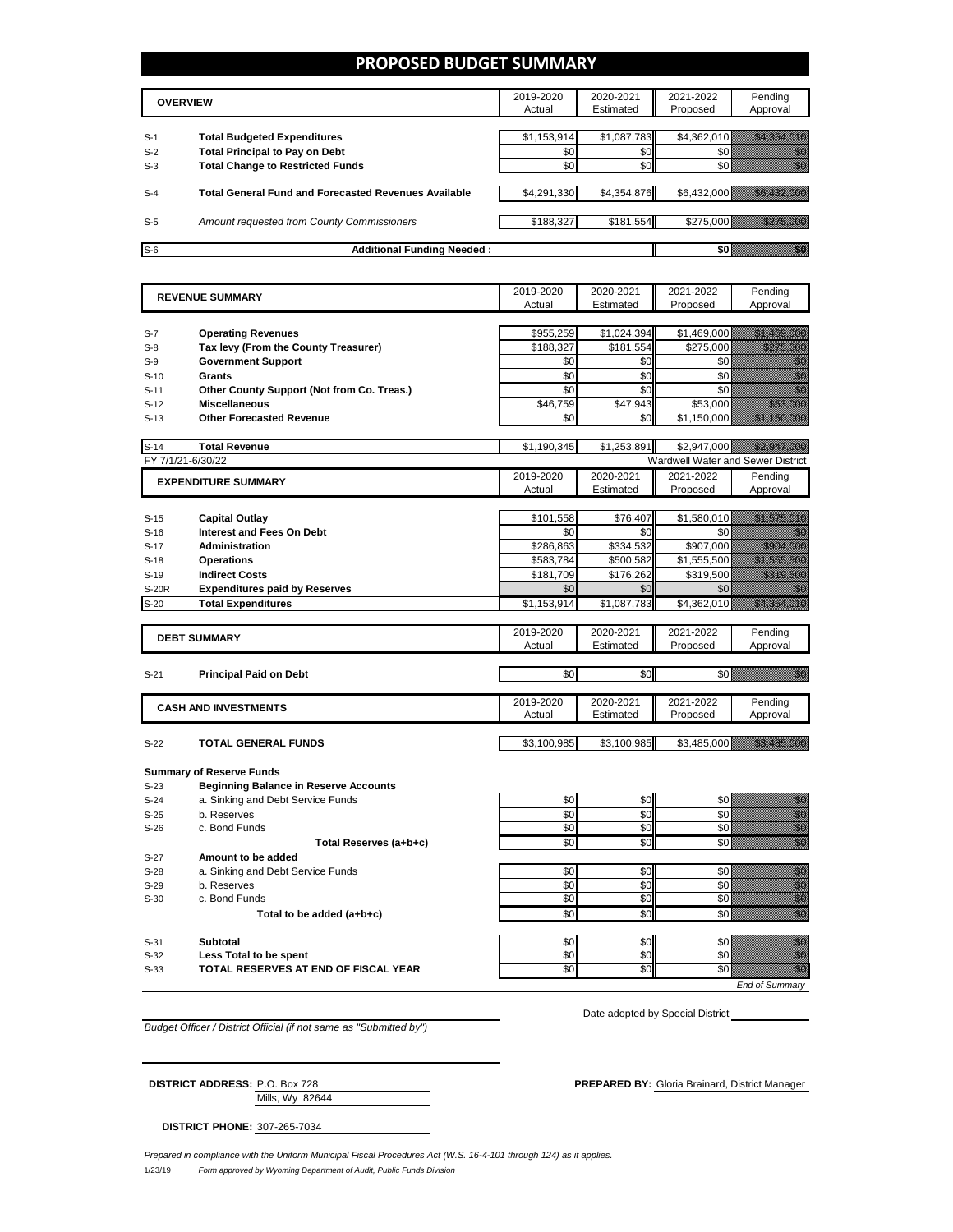|           | <b>Wardwell Water and Sewer District</b>       |                  |                     |                        | <b>FYE</b>            | 6/30/2022                                                                                                            |
|-----------|------------------------------------------------|------------------|---------------------|------------------------|-----------------------|----------------------------------------------------------------------------------------------------------------------|
|           | <b>NAME OF DISTRICT/BOARD</b>                  |                  |                     |                        |                       |                                                                                                                      |
|           | PROPERTY TAXES AND ASSESSMENTS                 |                  |                     |                        |                       |                                                                                                                      |
|           |                                                |                  |                     |                        |                       |                                                                                                                      |
|           |                                                | <b>DOA Chart</b> | 2019-2020<br>Actual | 2020-2021<br>Estimated | 2021-2022<br>Proposed | Pending<br>Approval                                                                                                  |
|           |                                                | of Accounts      |                     |                        |                       |                                                                                                                      |
| $R-1$     | <b>Property Taxes and Assessments Received</b> |                  |                     |                        |                       |                                                                                                                      |
| $R-1.1$   | Tax Levy (From the County Treasurer)           | 4001             | \$188,327           | \$181,554              | \$275,000             | <u>Till fram Stall</u>                                                                                               |
| $R - 1.2$ | Other County Support (see note on the right)   | 4005             |                     |                        |                       |                                                                                                                      |
|           | <b>FORECASTED REVENUE</b>                      |                  |                     |                        |                       |                                                                                                                      |
|           |                                                |                  |                     |                        |                       |                                                                                                                      |
|           |                                                | <b>DOA Chart</b> | 2019-2020           | 2020-2021              | 2021-2022             | Pending                                                                                                              |
|           |                                                | of Accounts      | Actual              | Estimated              | Proposed              | Approval                                                                                                             |
| $R-2$     | <b>Revenues from Other Governments</b>         |                  |                     |                        |                       |                                                                                                                      |
| $R - 2.1$ | <b>State Aid</b>                               | 4211             |                     |                        |                       |                                                                                                                      |
|           | R-2.2 Additional County Aid (non-treasurer)    | 4237             |                     |                        |                       |                                                                                                                      |
| $R - 2.3$ | City (or Town) Aid                             | 4237             |                     |                        |                       |                                                                                                                      |
| $R - 2.4$ | Other (Specify)                                | 4237             |                     |                        |                       |                                                                                                                      |
| $R - 2.5$ | <b>Total Government Support</b>                |                  | \$0                 | \$0                    | \$0                   |                                                                                                                      |
| $R-3$     | <b>Operating Revenues</b>                      |                  |                     |                        |                       |                                                                                                                      |
| $R - 3.1$ | <b>Customer Charges</b>                        | 4300             | \$950,283           | \$1,019,490            | \$1,461,000           | <u> Elizabeth Carlottan (</u>                                                                                        |
| R-3.2     | Sales of Goods or Services                     | 4300             |                     |                        |                       |                                                                                                                      |
| $R - 3.3$ | <b>Other Assessments</b>                       | 4503             | \$4,976             | \$4,904                | \$8,000               | <u> Kalendaria (</u>                                                                                                 |
| $R - 3.4$ | <b>Total Operating Revenues</b>                |                  | \$955,259           | \$1,024,394            | \$1,469,000           | <u> Elizabeth Charles Charles Charles Charles Charles Charles Charles Charles Charles Charles Charles Charles Ch</u> |
| $R-4$     | <b>Grants</b>                                  |                  |                     |                        |                       |                                                                                                                      |
| $R - 4.1$ | <b>Direct Federal Grants</b>                   | 4201             |                     |                        |                       |                                                                                                                      |
|           | R-4.2 Federal Grants thru State Agencies       | 4201             |                     |                        |                       |                                                                                                                      |
| $R - 4.3$ | <b>Grants from State Agencies</b>              | 4211             |                     |                        |                       |                                                                                                                      |
| $R - 4.4$ | <b>Total Grants</b>                            |                  | \$0                 | \$0                    | \$0                   |                                                                                                                      |
| $R-5$     | <b>Miscellaneous Revenue</b>                   |                  |                     |                        |                       |                                                                                                                      |
| R-5.1     | Interest                                       | 4501             | \$6,120             | \$2,400                | \$3,000               | <u> Mariji Sarajev</u>                                                                                               |
| $R - 5.2$ | Other: Specify<br><b>Unanticipated Revenue</b> | 4500             | \$40,639            | \$45,543               | \$50,000              | <u> Kabupatèn Indonesia</u>                                                                                          |
| $R - 5.3$ | Other: Additional                              |                  |                     |                        |                       |                                                                                                                      |
| $R - 5.4$ | <b>Total Miscellaneous</b>                     |                  | \$46,759            | \$47,943               | \$53,000              | <u> Kalendaria (h. 1</u>                                                                                             |
| $R - 5.5$ | <b>Total Forecasted Revenue</b>                |                  | \$1,002,018         | \$1,072,337            | \$1,522,000           | <u> Kalifornia (h. 1888).</u>                                                                                        |
| $R-6$     | <b>Other Forecasted Revenue</b>                |                  |                     |                        |                       |                                                                                                                      |
| R-6.1     | a. Other past due as estimated by Co. Treas.   | 4004             |                     |                        |                       |                                                                                                                      |
| $R-6.2$   | b. Other forecasted revenue (specify):         |                  |                     |                        |                       |                                                                                                                      |
| $R-6.3$   | Blair Lane Service Improvement Dist            | 4500             | \$0                 | \$0                    | \$150,000             | <u> Historiano e provincia de la conte</u>                                                                           |
| $R-6.4$   | r line Replacement                             | 4500             | \$0                 | \$0                    | \$1,000,000           | <u> Elizabeth Carl</u>                                                                                               |
| $R-6.5$   |                                                |                  |                     |                        |                       |                                                                                                                      |
|           | Total Other Forecasted Revenue (a+b)           |                  | \$0                 | \$0                    | \$1,150,000           | <u> Elizabeth Constantinople and the Constantinople and the Constantinople and the Constantinople and the Consta</u> |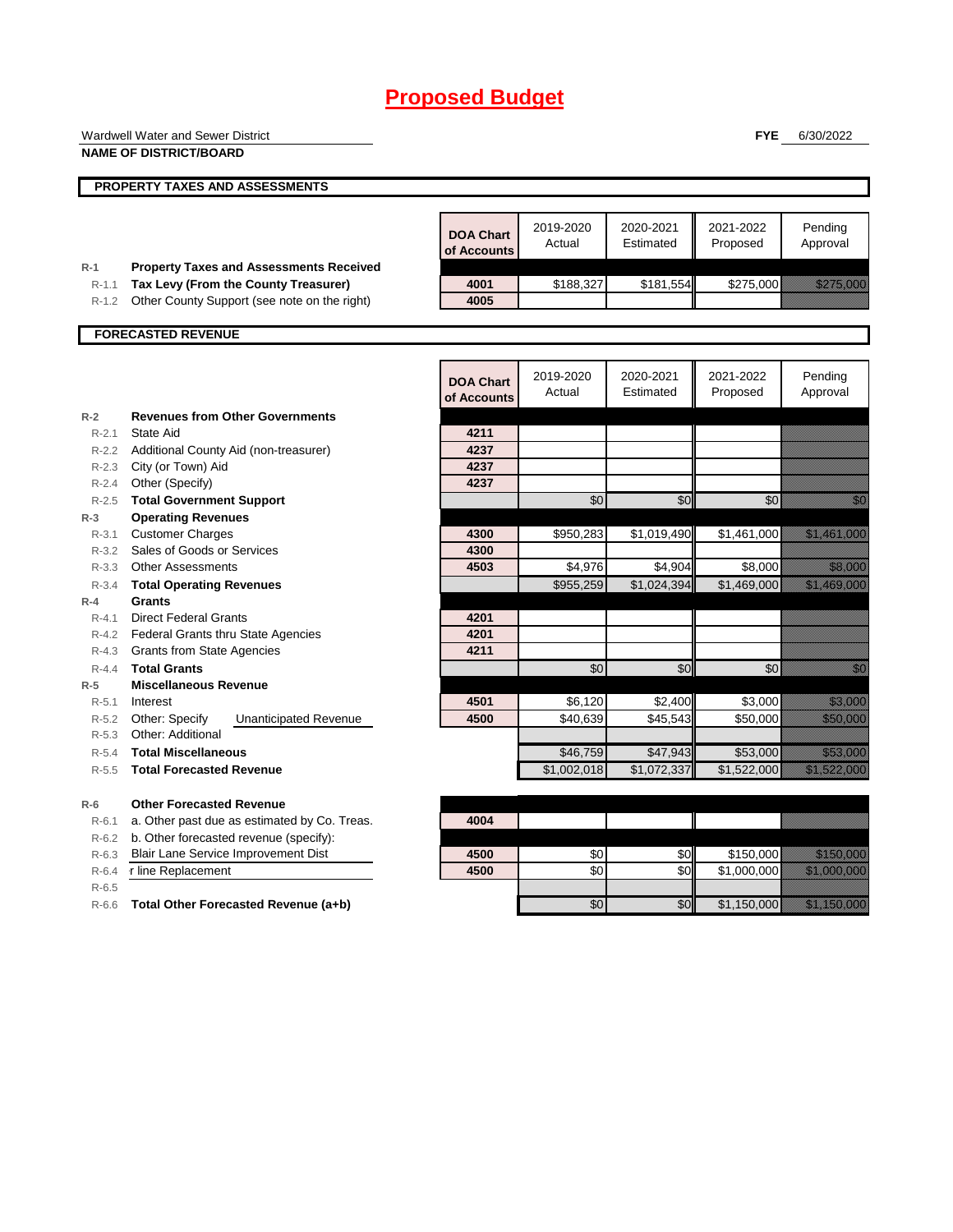#### **CAPITAL OUTLAY BUDGET**

**E-1**

|           |                                            | <b>DOA Chart</b><br>of Accounts | 2019-2020<br>Actual | 2020-2021<br>Estimated | 2021-2022<br>Proposed | Pending<br>Approval                    |
|-----------|--------------------------------------------|---------------------------------|---------------------|------------------------|-----------------------|----------------------------------------|
| -1        | <b>Capital Outlay</b>                      |                                 |                     |                        |                       |                                        |
| $E - 1.1$ | <b>Real Property</b>                       | 6201                            | \$33,640            | \$8,912                | \$55,000              | <u> Karl Karl Sara</u>                 |
| $E-1.2$   | Vehicles                                   | 6210                            | \$0                 | \$0                    | \$10                  | <u> Milli</u>                          |
| $E-1.3$   | <b>Office Equipment</b>                    | 6211                            | \$702               | \$522                  | \$250,000             |                                        |
| $E-1.4$   | Other (Specify)                            |                                 |                     |                        |                       |                                        |
| $E - 1.5$ | 201 & SIV to Casper                        | 6200                            | \$29,758            | \$23,238               | \$90,000              | <u> Karl Sara</u>                      |
| $E - 1.6$ | Water Proj, Easements, Blr Impr Dist       | 6200                            | \$37.361            | \$43.364               | \$1,180,000           | <u> Timilik Barata da k</u>            |
| $E-1.7$   | Safety Equipment<br>see additional details |                                 | \$97                | \$371                  | \$5,000               |                                        |
| $E-1.8$   | <b>TOTAL CAPITAL OUTLAY</b>                |                                 | \$101.558           | \$76,407               | \$1.580.010           | <u> Hallisolalainen sisällisoin ku</u> |

#### **ADMINISTRATION BUDGET**

|                    |                                                    | <b>DOA Chart</b> | 2019-2020<br>Actual | 2020-2021<br>Estimated | 2021-2022<br>Proposed | Pending<br>Approval                                                                                                  |
|--------------------|----------------------------------------------------|------------------|---------------------|------------------------|-----------------------|----------------------------------------------------------------------------------------------------------------------|
|                    | <b>Personnel Services</b>                          | of Accounts      |                     |                        |                       |                                                                                                                      |
| $E-2$<br>$E - 2.1$ | Administrator                                      | 7002             |                     |                        |                       |                                                                                                                      |
| $E - 2.2$          | Secretary                                          | 7003             |                     |                        |                       |                                                                                                                      |
| $E - 2.3$          | Clerical                                           | 7004             |                     |                        |                       |                                                                                                                      |
| $E - 2.4$          | Other (Specify)                                    |                  |                     |                        |                       |                                                                                                                      |
| $E-2.5$            |                                                    | 7005             | \$206,223           | \$223,232              | \$325,000             | <u> Karl Sara</u>                                                                                                    |
| $E - 2.6$          | Salary-All Employees                               | 7005             |                     |                        |                       |                                                                                                                      |
|                    |                                                    |                  |                     |                        |                       |                                                                                                                      |
| $E - 2.7$<br>$E-3$ | <b>Board Expenses</b>                              |                  |                     |                        |                       |                                                                                                                      |
| $E - 3.1$          | Travel                                             | 7011             |                     |                        |                       |                                                                                                                      |
| $E - 3.2$          | Mileage                                            | 7012             |                     |                        |                       |                                                                                                                      |
| $E - 3.3$          | Other (Specify)                                    |                  |                     |                        |                       |                                                                                                                      |
| $E - 3.4$          | Salary                                             | 7013             | \$1,625             | \$1,170                | \$4,500               | <u>tik ka</u>                                                                                                        |
| $E - 3.5$          |                                                    | 7013             |                     |                        |                       |                                                                                                                      |
| $E - 3.6$          |                                                    |                  |                     |                        |                       |                                                                                                                      |
| $E-4$              | <b>Contractual Services</b>                        |                  |                     |                        |                       |                                                                                                                      |
| $E - 4.1$          | Legal                                              | 7021             | \$16,252            | \$23,563               | \$200,000             | <u> Kabupatèn Ba</u>                                                                                                 |
| $E - 4.2$          | Accounting/Auditing                                | 7022             | \$10,550            | \$0                    | \$14,000              | <u> Hillian San B</u>                                                                                                |
| $E - 4.3$          | Other (Specify)                                    |                  |                     |                        |                       |                                                                                                                      |
| $E - 4.4$          | <b>Surety Bond Refunds</b>                         | 7023             | \$0                 | \$0                    | \$50,000              | a a chuid ann an chuid an chuid an chuid an chuid an chuid an chuid an chuid an chuid an chuid an chuid an chu       |
| $E-4.5$            | Engineering                                        | 7023             | \$24,414            | \$64,817               | \$250,000             | <u>Timologia (</u>                                                                                                   |
| $E-4.6$            | <b>Legal Advertising</b><br>see additional details |                  | \$754               | \$453                  | \$3,000               |                                                                                                                      |
| $E-5$              | <b>Other Administrative Expenses</b>               |                  |                     |                        |                       |                                                                                                                      |
| $E - 5.1$          | <b>Office Supplies</b>                             | 7031             | \$10,223            | \$9,903                | \$18,000              | <u> Maria Barat (</u>                                                                                                |
| $E - 5.2$          | Office equipment, rent & repair                    | 7032             | \$7,586             | \$6,759                | \$20,000              | <u>izarlarda</u>                                                                                                     |
| $E-5.3$            | Education                                          | 7033             | \$1,245             | \$1,240                | \$5,000               | <u>tin alaman da</u>                                                                                                 |
| $E - 5.4$          | Registrations                                      | 7034             |                     |                        |                       |                                                                                                                      |
| $E-5.5$            | Other (Specify)                                    |                  |                     |                        |                       |                                                                                                                      |
| $E - 5.6$          | Vehicle Maint. & Gasoline                          | 7035             | \$7,401             | \$3,395                | \$15,500              | <u>i karatikana ka</u>                                                                                               |
| $E - 5.7$          | <b>Election Expense</b>                            | 7035             | \$590               | \$0                    | \$2,000               | <u>till andre s</u>                                                                                                  |
| $E - 5.8$          |                                                    |                  |                     |                        |                       |                                                                                                                      |
| $E-6$              | <b>TOTAL ADMINISTRATION</b>                        |                  | \$286,863           | \$334,532              | \$907,000             | <b>1980 - 1980 - 1980 - 1980 - 1980 - 1980 - 1980 - 1980 - 1980 - 1980 - 1980 - 1980 - 1980 - 1980 - 1980 - 1980</b> |

 $\blacksquare$ 

**FYE** 6/30/2022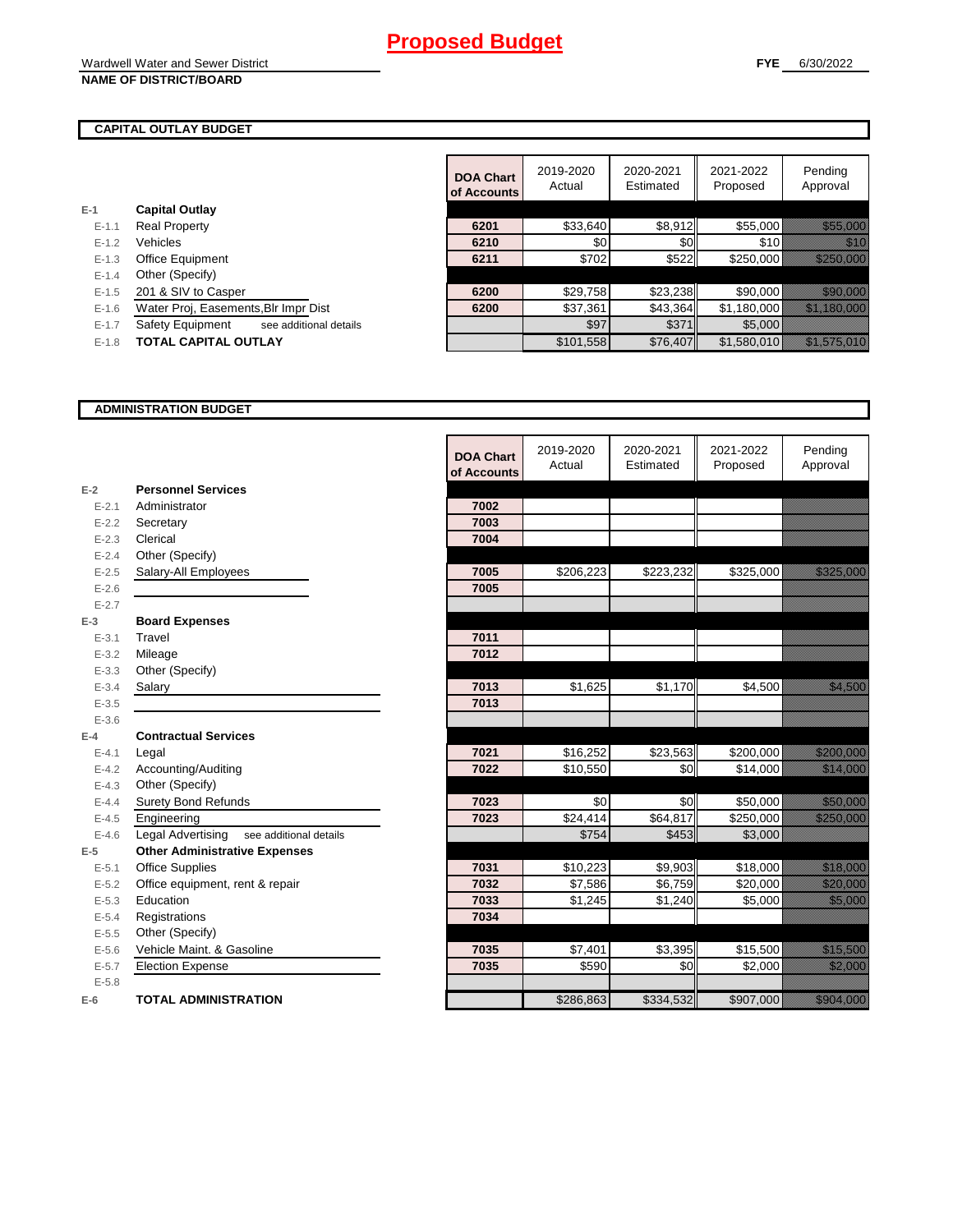#### **OPERATIONS BUDGET**

|                        |                                          | <b>DOA Chart</b><br>of Accounts | 2019-2020<br>Actual | 2020-2021<br>Estimated | 2021-2022<br>Proposed | Pending<br>Approval                                                                                                  |
|------------------------|------------------------------------------|---------------------------------|---------------------|------------------------|-----------------------|----------------------------------------------------------------------------------------------------------------------|
| $E-7$                  | <b>Personnel Services</b>                |                                 |                     |                        |                       |                                                                                                                      |
| $E - 7.1$              | <b>Wages--Operations</b>                 | 7202                            |                     |                        |                       |                                                                                                                      |
| $E - 7.2$              | <b>Service Contracts</b>                 | 7203                            |                     |                        |                       |                                                                                                                      |
| $E - 7.3$              | Other (Specify)                          |                                 |                     |                        |                       |                                                                                                                      |
| $E - 7.4$              |                                          | 7204                            |                     |                        |                       |                                                                                                                      |
| $E - 7.5$              |                                          | 7204                            |                     |                        |                       |                                                                                                                      |
| $E - 7.6$              |                                          |                                 |                     |                        |                       |                                                                                                                      |
| $E-8$                  | <b>Travel</b>                            | 7211                            |                     |                        |                       |                                                                                                                      |
| $E - 8.1$              | Mileage                                  |                                 |                     |                        |                       |                                                                                                                      |
| $E - 8.2$<br>$E - 8.3$ | Other (Specify)                          | 7212                            |                     |                        |                       |                                                                                                                      |
| $E - 8.4$              |                                          | 7212                            |                     |                        |                       |                                                                                                                      |
| $E - 8.5$              |                                          |                                 |                     |                        |                       |                                                                                                                      |
| $E-9$                  | <b>Operating supplies (List)</b>         |                                 |                     |                        |                       |                                                                                                                      |
| $E - 9.1$              | Maint. of Tank & Booster                 | 7220                            | \$42,140            | \$20,126               | \$200,000             | a katalunggal sa katalunggal sa katalunggal sa katalunggal sa katalunggal sa katalunggal sa katalunggal sa kat       |
| $E - 9.2$              | Maint. of Lift Station                   | 7220                            | \$8,207             | \$3,518                | \$100,000             | <u> Karl Barat (</u>                                                                                                 |
| $E - 9.3$              |                                          | 7220                            |                     |                        |                       |                                                                                                                      |
| $E-9.4$                |                                          | 7220                            |                     |                        |                       |                                                                                                                      |
| $E - 9.5$              |                                          |                                 |                     |                        |                       |                                                                                                                      |
| $E-10$                 | <b>Program Services (List)</b>           |                                 |                     |                        |                       |                                                                                                                      |
| $E-10.1$               |                                          | 7230                            |                     |                        |                       |                                                                                                                      |
| $E-10.2$               |                                          | 7230                            |                     |                        |                       |                                                                                                                      |
| $E-10.3$               |                                          | 7230                            |                     |                        |                       |                                                                                                                      |
| $E-10.4$               |                                          | 7230                            |                     |                        |                       |                                                                                                                      |
| $E-10.5$               |                                          |                                 |                     |                        |                       |                                                                                                                      |
| $E-11$                 | <b>Contractual Arrangements (List)</b>   |                                 |                     |                        |                       |                                                                                                                      |
| $E - 11.1$             | Regional Water, City of Casper Sewer Tmt | 7400                            | \$439,143           | \$407,170              | \$675,000             | a katalunggal sa katalunggal sa katalunggal sa katalunggal sa katalunggal sa katalunggal sa katalunggal sa kat       |
| $E-11.2$               | Regional Water Misc.                     | 7400                            | \$0                 | \$0                    | \$1,000               | <u> Hillian Sta</u>                                                                                                  |
| $E - 11.3$             | Town of Mills-Sewer for MWH Area         | 7400                            | \$18,099            | \$19,515               | \$32,000              | <u> Kalendari Serika Ba</u>                                                                                          |
| $E - 11.4$             |                                          | 7400                            |                     |                        |                       |                                                                                                                      |
| $E-11.5$               |                                          |                                 |                     |                        |                       |                                                                                                                      |
| $E-12$                 | <b>Other operations (Specify)</b>        |                                 |                     |                        |                       |                                                                                                                      |
| $E-12.1$               | Water Samples & Chemicals                | 7450                            | \$856               | \$2,656                | \$6,000               | <u> Hillian Sta</u>                                                                                                  |
| $E-12.2$               | Water & Sewer Line Installations         | 7450                            | \$8,619             | \$3,698                | \$40,000              | <u> Karl Sara</u>                                                                                                    |
| $E-12.3$               | Maint, of Water & Sewer Mains            | 7450                            | \$61,237            | \$25,685               | \$350,000             | <u> Elizabeth Charles Charles Charles Charles Charles Charles Charles Charles Charles Charles Charles Charles Ch</u> |
| $E-12.4$               | General Maint. & Meter Expense           | 7450                            | \$5,483             | \$18,214               | \$151,500             | <u> Elizabeth Carl</u>                                                                                               |
| $E-12.5$               |                                          |                                 |                     |                        |                       |                                                                                                                      |
| $E-13$                 | <b>TOTAL OPERATIONS</b>                  |                                 | \$583,784           | \$500,582              | \$1,555,500           |                                                                                                                      |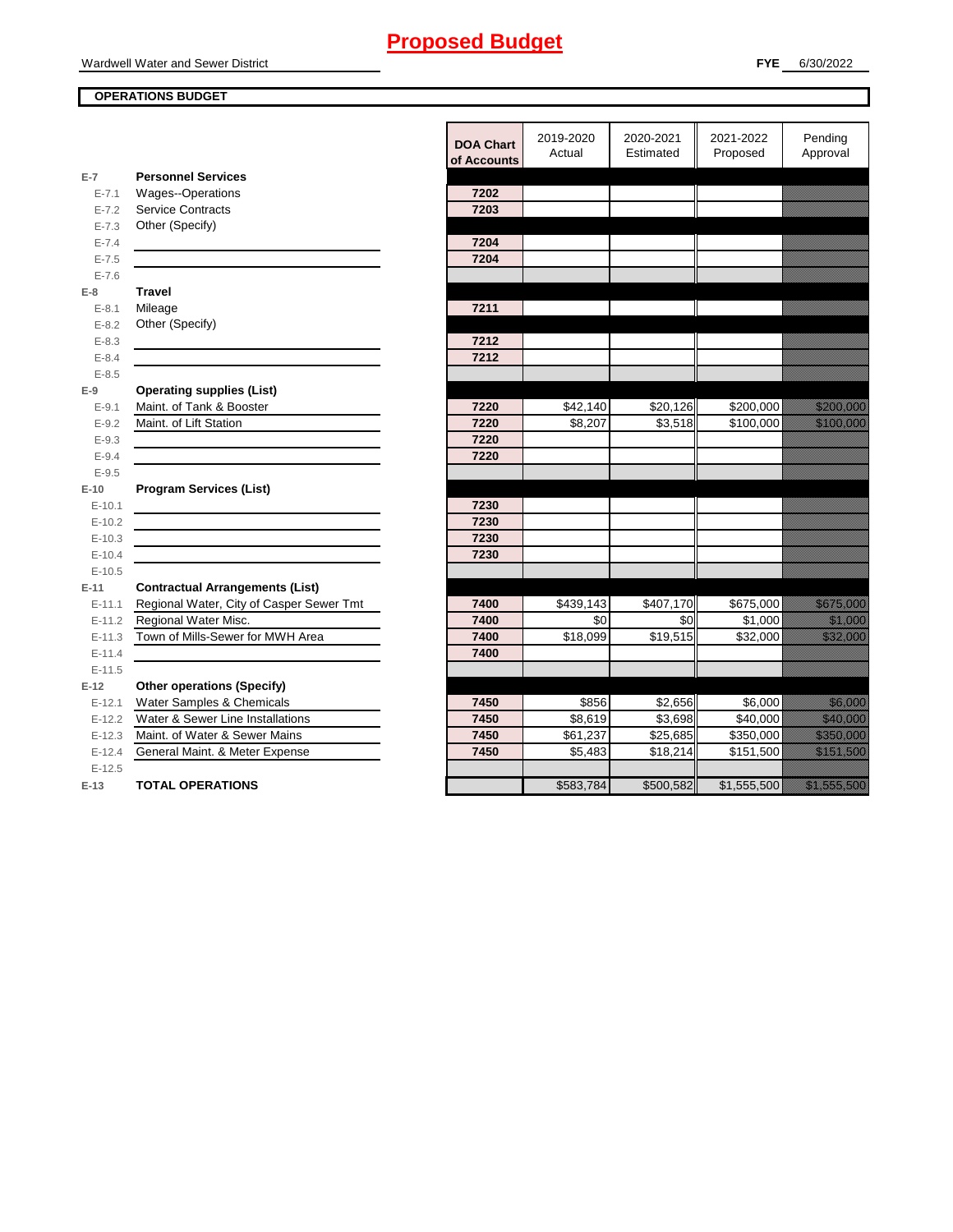#### Wardwell Water and Sewer District

#### **INDIRECT COSTS BUDGET**

|            |                                  | <b>DOA Chart</b><br>of Accounts | 2019-2020<br>Actual | 2020-2021<br>Estimated | 2021-2022<br>Proposed | Pending<br>Approval                                                                                            |
|------------|----------------------------------|---------------------------------|---------------------|------------------------|-----------------------|----------------------------------------------------------------------------------------------------------------|
| $E-14$     | Insurance                        |                                 |                     |                        |                       |                                                                                                                |
| $E-14.1$   | Liability                        | 7502                            | \$0                 | \$0                    | \$12,000              | <u> Karl Sara</u>                                                                                              |
| $E-14.2$   | Buildings and vehicles           | 7503                            | \$13,626            | \$14,410               | \$25,000              | <u> Karl Sara</u>                                                                                              |
| $E-14.3$   | Equipment                        | 7504                            |                     |                        |                       |                                                                                                                |
| $E - 14.4$ | Other (Specify)                  |                                 |                     |                        |                       |                                                                                                                |
| $E-14.5$   | <b>Surety Bonds</b>              | 7505                            | \$1,169             | \$1,119                | \$2,500               | <u> Kalifornia (</u>                                                                                           |
| $E-14.6$   |                                  | 7505                            |                     |                        |                       |                                                                                                                |
| $E-14.7$   |                                  |                                 |                     |                        |                       |                                                                                                                |
| $E-15$     | Indirect payroll costs:          |                                 |                     |                        |                       |                                                                                                                |
| $E-15.1$   | FICA (Social Security) taxes     | 7511                            | \$15,860            | \$17,207               | \$35,000              | a katalunggal sa katalunggal sa katalunggal sa katalunggal sa katalunggal sa katalunggal sa katalunggal sa kat |
| $E-15.2$   | <b>Workers Compensation</b>      | 7512                            | \$2,225             | \$2,327                | \$6,500               | <u> Kalifornia (</u>                                                                                           |
| $E-15.3$   | <b>Unemployment Taxes</b>        | 7513                            | \$2,242             | \$2,060                | \$10,000              | <u> Hillian San B</u>                                                                                          |
| $E-15.4$   | Retirement                       | 7514                            | \$38,000            | \$24,277               | \$40,000              | <u> Martin Sa</u>                                                                                              |
| $E-15.5$   | <b>Health Insurance</b>          | 7515                            | \$100,250           | \$106,546              | \$170,000             | <u> Eliminazione di Sergi Sta</u>                                                                              |
| $E-15.6$   | Other (Specify)                  |                                 |                     |                        |                       |                                                                                                                |
| $E-15.7$   | Utilities: Phone, Gas & Electric | 7516                            | \$8,337             | \$8,316                | \$18,500              |                                                                                                                |
| $E-15.8$   |                                  | 7516                            |                     |                        |                       |                                                                                                                |
| $E-15.9$   |                                  |                                 |                     |                        |                       |                                                                                                                |
| $E-17$     | <b>TOTAL INDIRECT COSTS</b>      |                                 | \$181,709           | \$176,262              | \$319,500             |                                                                                                                |

#### **DEBT SERVICE BUDGET**

| <b>DOA Chart</b><br>of Accounts | 2019-2020<br>Actual | 2020-2021<br>Estimated | 2021-2022<br>Proposed | Pending<br>Approval |
|---------------------------------|---------------------|------------------------|-----------------------|---------------------|
|                                 |                     |                        |                       |                     |
| 6401                            |                     |                        |                       |                     |
| 6410                            |                     |                        |                       |                     |
| 6420                            |                     |                        |                       |                     |
|                                 |                     |                        |                       |                     |

D-1.1 Principal

D-1.2 **Interest** 

D-1.3 **Fees** 

**D-2 TOTAL DEBT SERVICE**